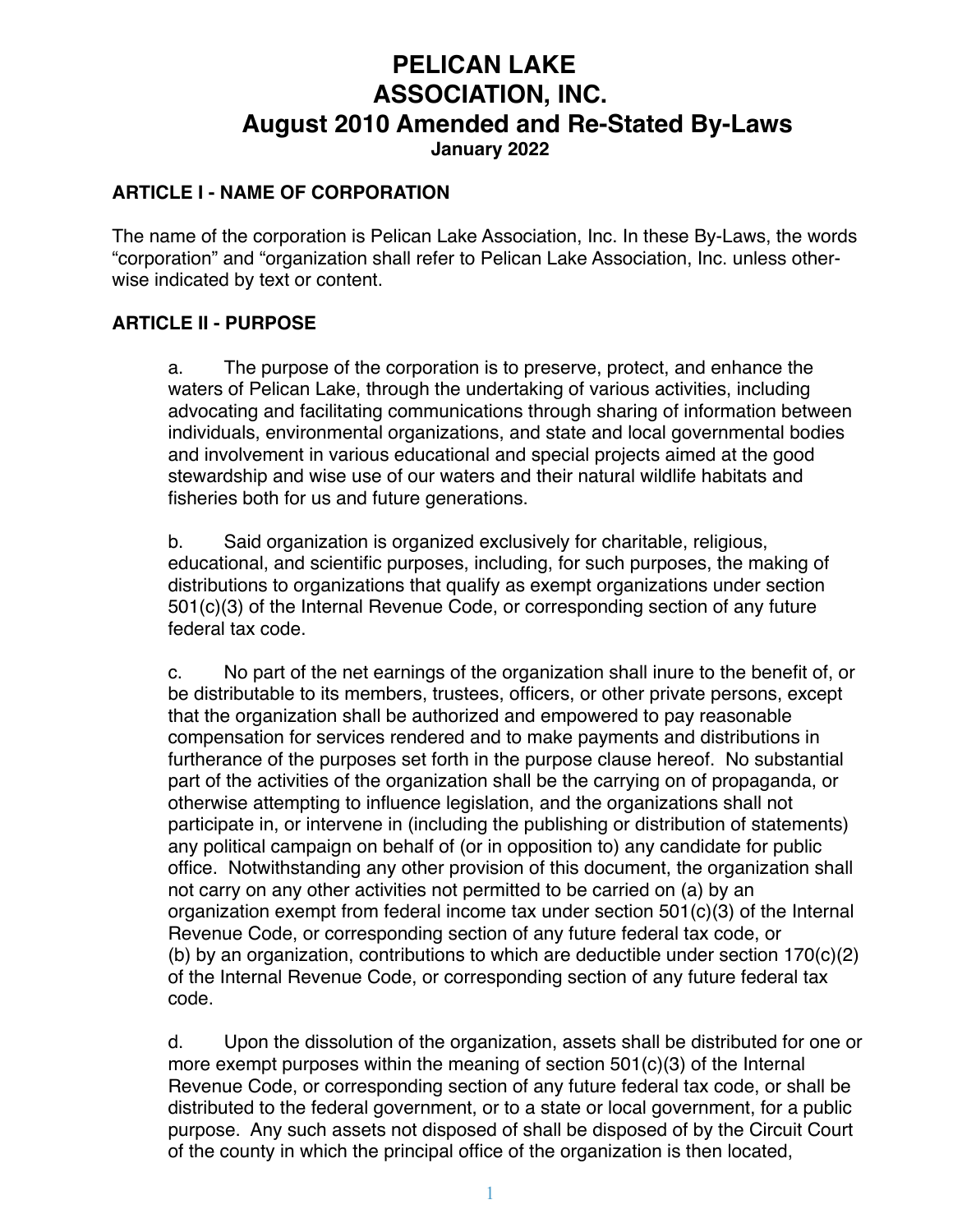exclusively for such purposes or to such organization or organizations, as said Court shall determine, which are organized and operated exclusively for such purposes.

# **ARTICLE III - LOCATION**

The Principal office of the corporation, at which the corporation's general business will be transacted and where corporate record will be kept, shall be at such location in Oneida County, Wisconsin, as may be fixed from time to time by the Board of Directors.

## **ARTICLE IV - MEMBERSHIP**

Section 1. Anyone who owns property or properties, or is a seasonal renter, within the Townships of Schoepke and Enterprise, is eligible to be a member upon payment of dues without further qualification. Any member presently in the organization, who resides outside of this radius is grandfathered.

Section 2. The annual meetings of the Association shall be held on a Saturday in June, July, August, or September at a time and place to be specified by the Board of Directors. Special meetings may be held at the call of the President, who shall call such a meeting on written request of any three (3) members of the Board, or ten percent (10%) of the voting members. If an annual meeting is postponed, then it must be rescheduled at the next opportunity regardless of month.

Section 3. Ten percent (10%) of the voting members of the Association as evidenced by signed register shall constitute a quorum for the transaction of business.

# **ARTICLE V - BOARD OF DIRECTORS** ("Board")

Section 1. Board. The Board of Directors shall be no less than three (3) and not more than fifteen (15) members. It is intended that the Board of Directors shall be made up of persons who broadly represent the community and can contribute knowledge and expertise necessary to promote the purposes of the organization.

Section 2. Powers. The business and the property of the corporation shall be managed and controlled by the Board. The Board may exercise all such powers and do all such things as may be exercised and or done by the organization, subject to the provisions of the Articles of Incorporation, these By-Laws and all applicable law.

Section 3. Members. The Board (President, Vice President, Secretary, and Treasurer) shall be elected by a majority of those Board members whose terms are not expired. Each active member shall be accorded an opportunity to vote in an election of members. Election shall-be so arranged that approximately one-third of the total number of Directors are elected each year.

Section 4. Terms of Office. A Board member may serve no more than three (3) consecutive two-year terms. Any director who for any reason serves less than a two-year term shall be eligible to serve three two-year terms in addition to any lesser term that has been served.

Section 5. Vacancies. Vacancies on the Board caused by any reason other than the removal of a Director by a vote of the Directors shall be filled by a vote of the majority of the remaining Directors. Each person so elected shall be a Director until that person or their term of office expires.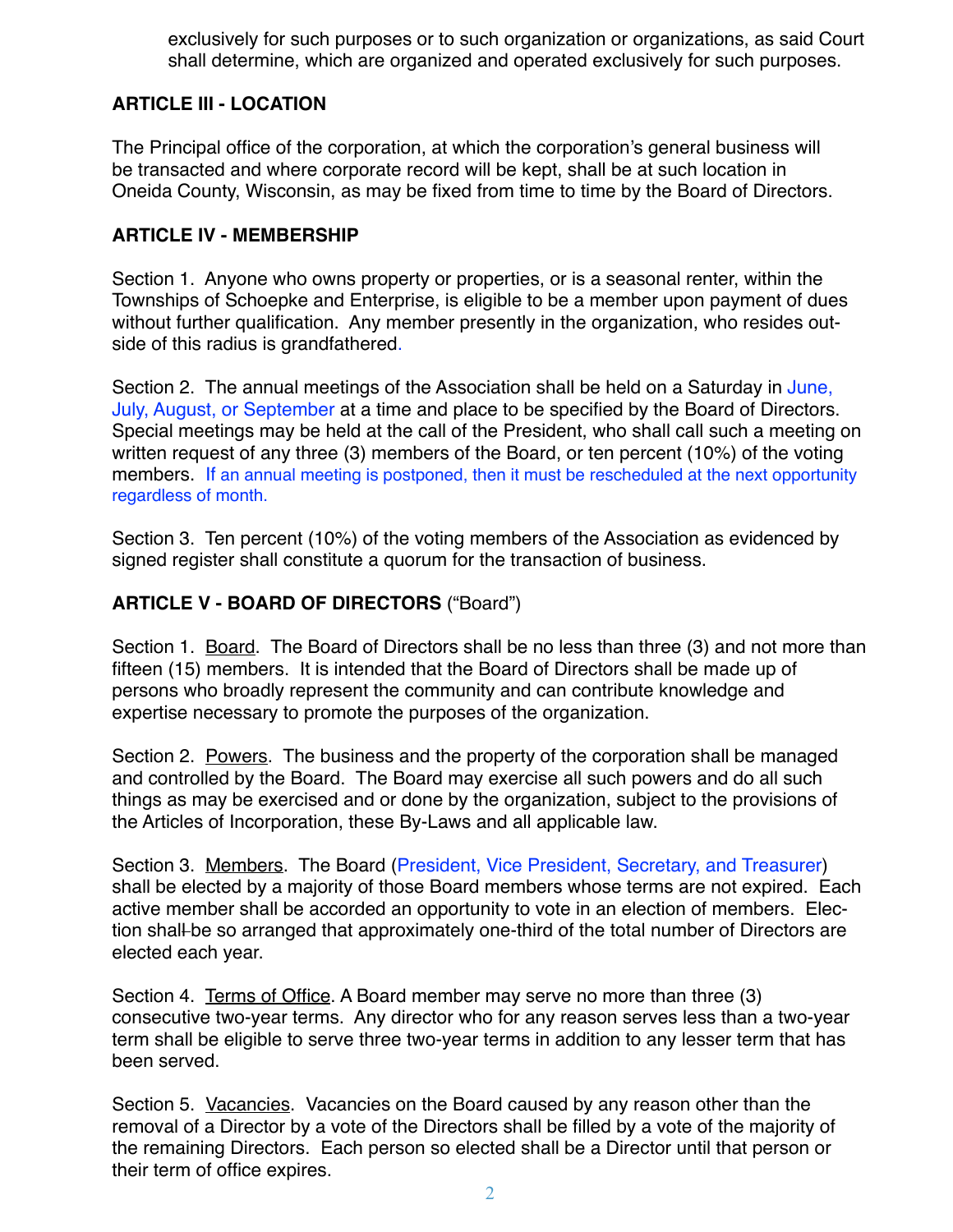Section 6. Removal. Any Director may be removed from office at any time, with or without cause, by a vote of two-thirds of the entire Board membership following due notification of such action and allowing the right of all Directors to be heard thereon.

Section 7. Compensation. Directors shall not receive payment or other compensation for services. Directors may be reimbursed for actual expenses incurred in the performance of duties.

Section 8. Meetings. Regular meetings of the Board may be held at such time and place as determined by a majority of the Board.

a. The annual meeting of the Board shall be held in June, July, August, or September of each year or on such other date in such year as the Board shall designate.

b. Special Board meetings may be called by the President upon five (5) working days' notice to each Director. This notice shall be given personally, or by mail, by telephone or by electronic means. The notice shall state the meeting place, time and purpose. In like manner and notice, the Secretary shall call a special meeting upon the written request of at least three (3) Directors.

Section 9. Quorum. Except as otherwise provided in these By-Laws, a quorum for the transaction of business shall consist of a majority of the membership of the Board. The acts of the majority of the Directors present at a meeting at which a quorum exists shall be the acts of the Board, except where a larger number is required by law or those bylaws.

Section 10. Voting. All voting by the Board shall be by voice vote or by a show of hands of those attending any Board meeting. At the discretion of the Chair, voting may be permitted by Directors who attend meetings by telephone or by electronic means. In special cases as determined by the President and Vice-President, the Chair may conduct voting by mail or by telephone or by electronic means.

Section 11. Proxies. Voting by proxy shall not be permitted in Board meetings.

Section 12. Conduct. Robert's Rules of Order will be the authority for all questions and procedures at any Board meeting.

Section 13. Duties. Directors are elected to the Board in part for the purpose of bringing to the organization the experience and knowledge of their personal and professional lives. From time to time the Directors are called upon to make contributions of advice and expertise based on their personal, professional, occupational and educational experiences. Such contributions are made by the Directors within their roles as Directors and as part of their obligations and responsibilities to the corporation.

# **ARTICLE VI - OFFICERS**

Section 1. Principal Officers of the corporation shall be a President and Vice-President, a Treasurer and a Secretary. At the discretion of the Board, other Officers may be elected with duties that the Board shall prescribe.

Section 2. Terms. Officers shall be members of the Board and be elected by the Board at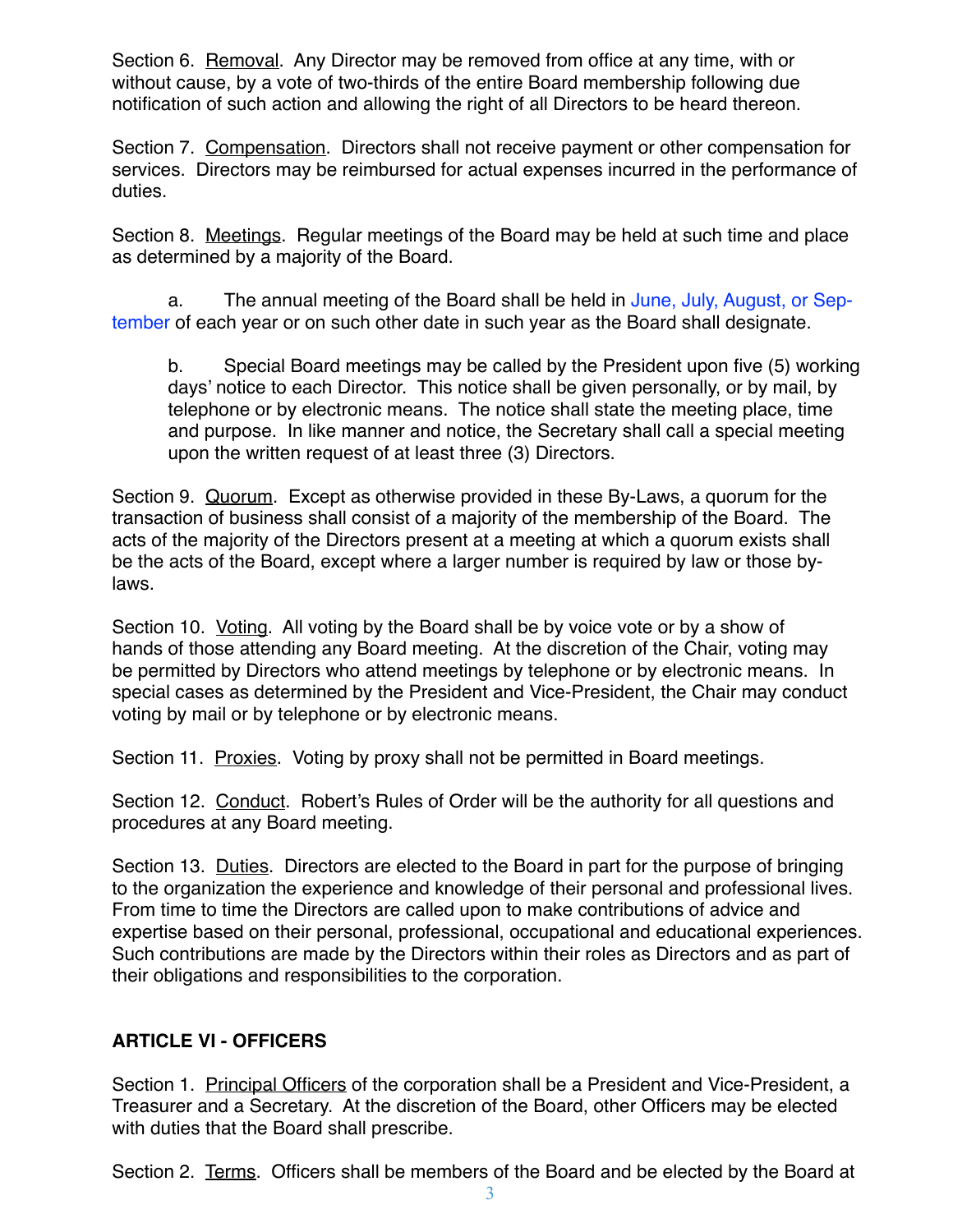its annual meeting and, unless sooner removed by the Board, the Officers shall serve for a term of one (1) year, or until their successors are elected. A vacancy in any office may be filled by a majority vote of the Board for the unexpired portion of the term. The Board shall also have the authority to appoint such temporary or acting Officers as may be necessary during the temporary absence or disability of the regular Officers.

Section 3. Removal. The Board may remove with or without cause any Officer by a vote of a two-thirds of the Board members. The matter of removal may be acted upon at any meeting of the Board, provided that notice of intention to consider said removal has been given to each Board member and to the Office affected at least thirty (30) days previously.

Section 4. President. The President shall be the principal Officer of the corporation. The President shall carry into effect the resolutions and directives of the Board, and, in general, shall discharge all duties incident to the office of President and as prescribed by the Board. The President shall preside at all meetings of the Board and the Executive Committee except in those instances in which the authority to execute is expressly delegated to another Officer or agent of the corporation. The President shall annually report to the Board on activities and progress of the corporation and on activities and programs planned for the coming year. The President may execute for the corporation all contracts, deeds, conveyances, mortgages, bonds, and other instruments in writing that may be required or authorized by the Board. The President shall appoint members to standing committees, and establish and appoint members to other committees. The President will be a voting ex-officio member of all Board committees.

Section 5. Vice-President. The Vice-President shall act in the absence or disability of the President and perform such duties as may be assigned by the President.

Section 6. Secretary. The Secretary shall keep the organization's records. The Secretary shall keep or cause to be kept the minutes of all meetings of the Board, the membership, and the Executive Committee. The Secretary shall give or cause to be given notices of Board meetings and other notices required by law or by these By-Laws. The Secretary shall keep all books, correspondence, committee minutes and papers relating to the business of the corporation, except those of the Treasurer.

Section 7. Treasurer. The Treasurer shall prepare the proposed annual budget and shall keep or cause to be kept, financial records of the corporation. The Treasurer will present to the Board at its annual meeting a report of the corporation's finances and will from time to time make such other financial reports as the Board may require.

Section 8. Additional Powers. Any officer of the corporation, in addition to powers conferred on that officer by these By-Laws, will have such additional powers and perform such additional duties as may be prescribed by the Board.

## **ARTICLE VII - COMMITTEES**

Section 1. The Board may act by and through such committees as may be specified in resolutions adopted by a majority of the Board. Each such committee shall have such duties and responsibilities as are granted to it by the Board. Each such committee shall at all times be subject to Board direction and control. Committee members, other than members of the Executive Committee, need not be Directors.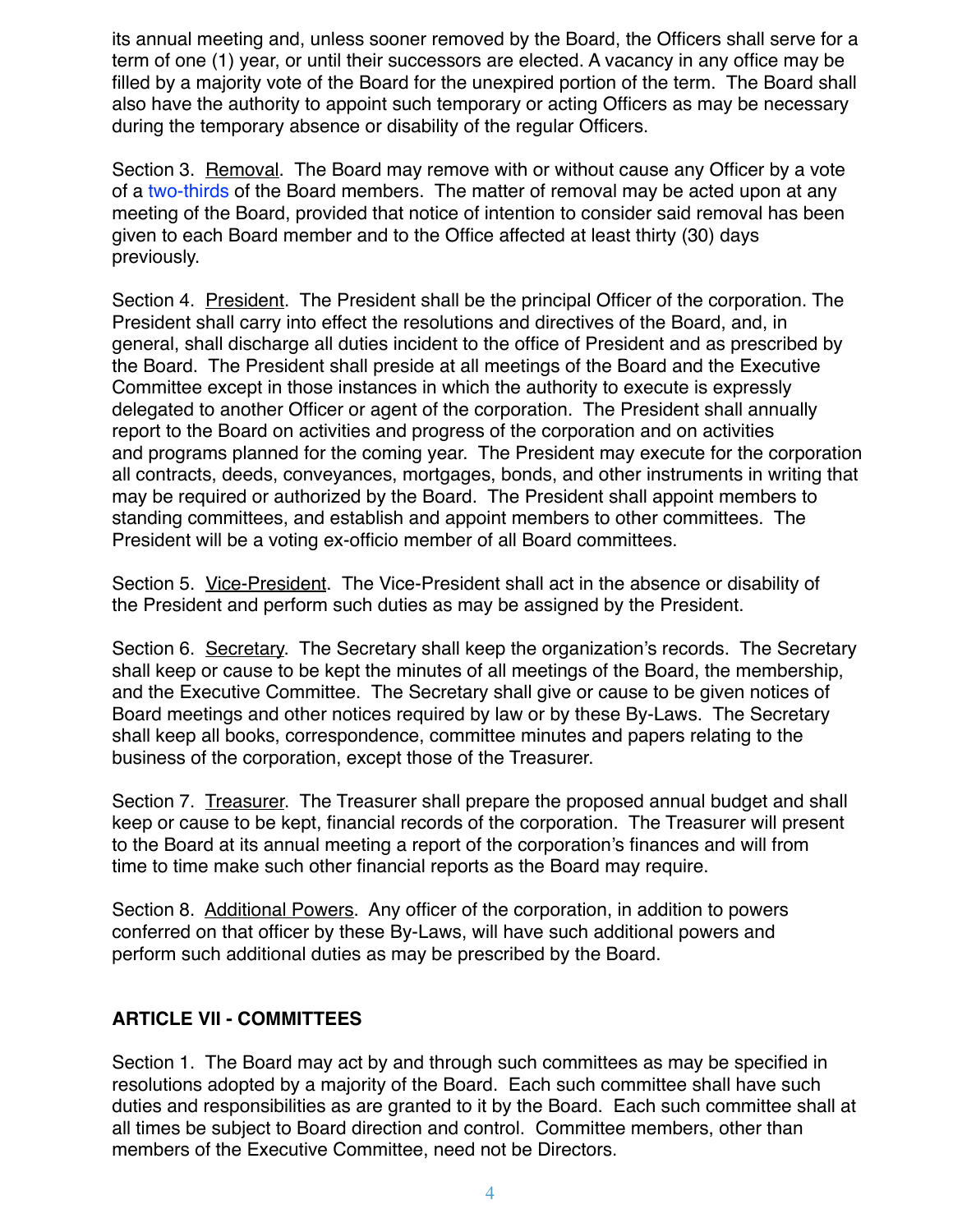Section 2. Executive Committee. The Board, by resolution adopted by a majority of the entire Board may establish an Executive Committee of at least two (2) members of the Board. The Board President shall be Chair of the Executive Committee. The designation of such Executive Committee and the delegation of authority granted to it shall not operate to relieve the Board President of any responsibility imposed upon it. No person shall continue as a member of the Executive Committee after that person ceases to be a Director. The Board shall have the power to change the number of members of the Executive Committee, to fill vacancies thereon, to change any ember thereof, to change the functions of the Committee or to terminate the existence of it.

a. During intervals between the meetings of the Board, and subject to any resolution of the Board, the Executive Committee shall have and may exercise all the authority of the Board in the management of the corporation. The Executive Committee shall make a full report of all actions at the next Board Meeting.

b. Regular meetings of the Executive Committee may be held at such time and place as may be determined by the Executive Committee or the Board. Special meetings may be called by the Chair of the Executive Committee. When such special meetings are deemed to be necessary, members of the Executive Committee will be notified in person, by mail, or by telephone, or by electronic means at least five (5) working days in advance.

c. A majority of the entire Executive Committee shall be necessary to constitute a quorum for the transaction of business. Acts of the majority of the members present at such meeting at which a quorum exists shall be the acts of the Executive Committee.

Section 3. Standing Committees. The Board may, by resolution passed by a majority of the Board as a whole, designate standing committees in addition to the Executive Committee. The president shall appoint all members of the standing committees and designate a Chair for each. A majority of the members of these committees must be members of the corporation. The Chairs of standing committees shall be Directors. Any committee so established shall have and may exercise such power as provided in the resolution, which established the committee. Dissolution of any standing committee shall be by resolution of a majority of the Board as a whole.

a. The types of standing committees may include, but not be restricted to, Nominating, Finance, Fundraising, Grants, Public Relations, Outreach and Education, Membership and By-Laws.

b. Meetings of standing committees may be held at such time and place as determined by a majority of the committee, by the Chair or by the Board. Notice of meetings shall be given to committee members at least five (5) working days in advance of the meeting unless all members agree to a shorter notification. A majority of the committee's membership shall constitute a quorum.

Section 4. Other Committees. Other committees may be established by the Board President or by a motion passed in an appropriately constituted Board meeting.

### **ARTICLE VIII - FISCAL MANAGEMENT**

Section 1. Fiscal Year. The fiscal year of the corporation shall begin on the first day of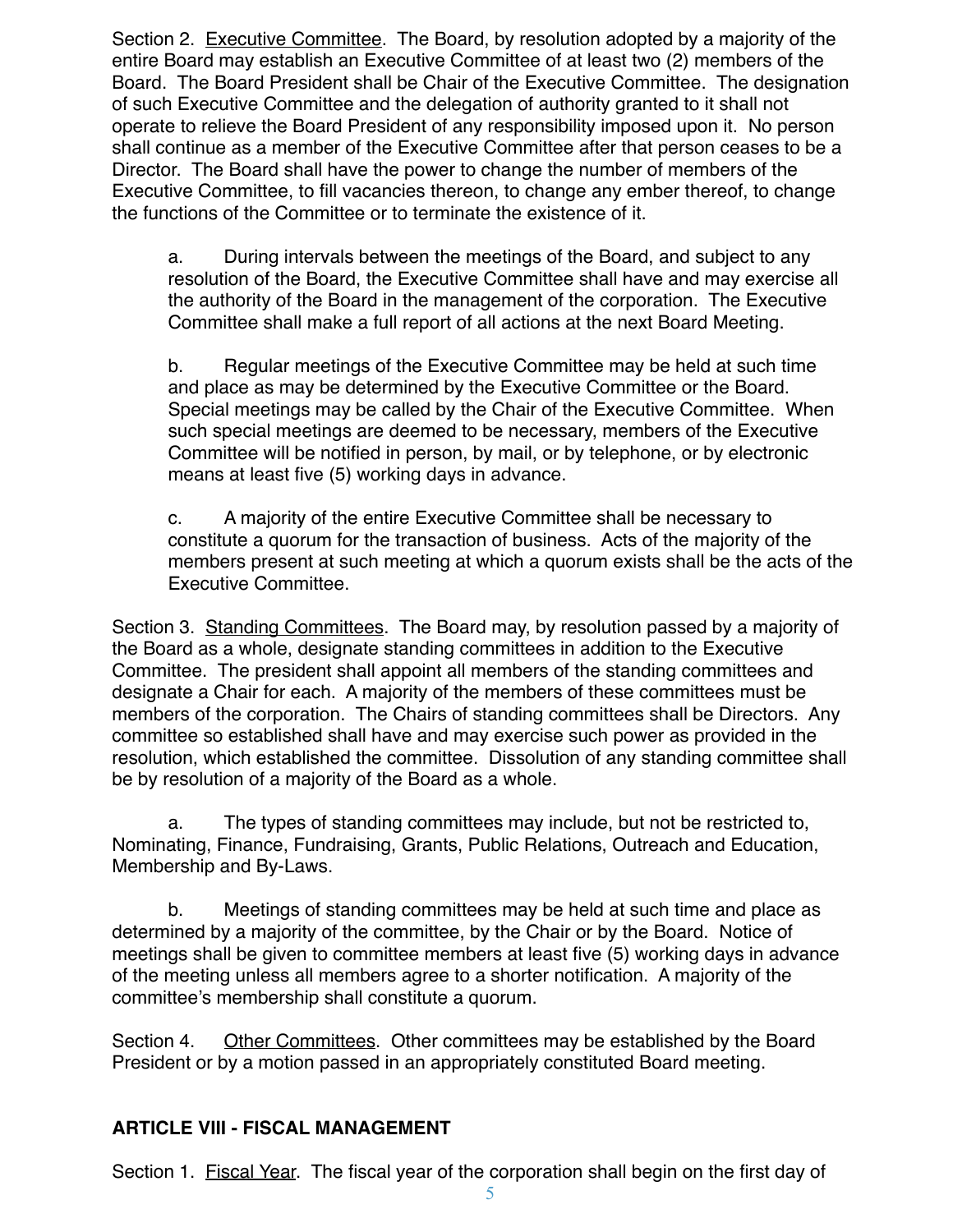January in each year.

Section 2. Accounts. Books and accounts of the corporation shall be kept by direction of the Treasurer.

Section 3. Agents. The Board may authorize any Officer or Officer's agent or agents to enter into any contract or to execute and deliver any instrument in the name of and on behalf of the corporation. Such authority may be general or confined to specific instances. These authorizations are in addition to those authorized by these By-Laws.

Section 4. Loans. No loans shall be contracted on behalf of the corporation nor evidences of indebtedness shall be issued in its name unless authorized by resolution of the Board. Such authority may be general or confined to specific instances.

Section 5. All funds of the corporation not otherwise employed shall be deposited from time to time to the credit of the corporation in such bank or banks or other depositories as the Board may elect.

Section 6. Contracts with Directors. The Board shall not enter into any contract or transaction with (a) one or more of its Directors, (b) a Director of a related organization or (c) an organization in or of which a Director of the corporation is a director, officer or legal representative, or in some other way has a material financial interest unless:

a. That interest is disclosed or known to the Board.

b. The Board approves, authorizes or ratifies the action in good faith.

c. The approval is by majority of Directors (not counting the interested Director).

d. At a meeting where a quorum is present (not counting the interested Director).

The interested Director may be present for discussion to answer questions, but may not advocate for the action to be taken and must leave the room while a vote is taken. The minutes of all actions taken on such matters shall clearly reflect that these requirements have been met.

Section 7. Signatories. All checks, drafts and other orders for payment of funds will be signed by such Officers or such other persons as the Board shall designate in its approved financial policies.

Section 8. Indemnity. The corporation shall indemnify and hold harmless any Director, Officer, or employee from any suit, damage, claim, judgment or liability arising out of, or asserted to arise out of, conduct of such person in their capacity as a Director, Officer, or employee except in cases involving willful misconduct. Indemnification provided by applicable laws and statute. The corporation shall have the power to purchase or procure insurance for such purposes.

Section 9. Examination. Every Director of the corporation shall have a right to examine, in person or by agent or attorney, at any reasonable time or times, and at the place or places where usually kept, all books and records of the corporation and, at their own expense, make extracts or copies therefrom.